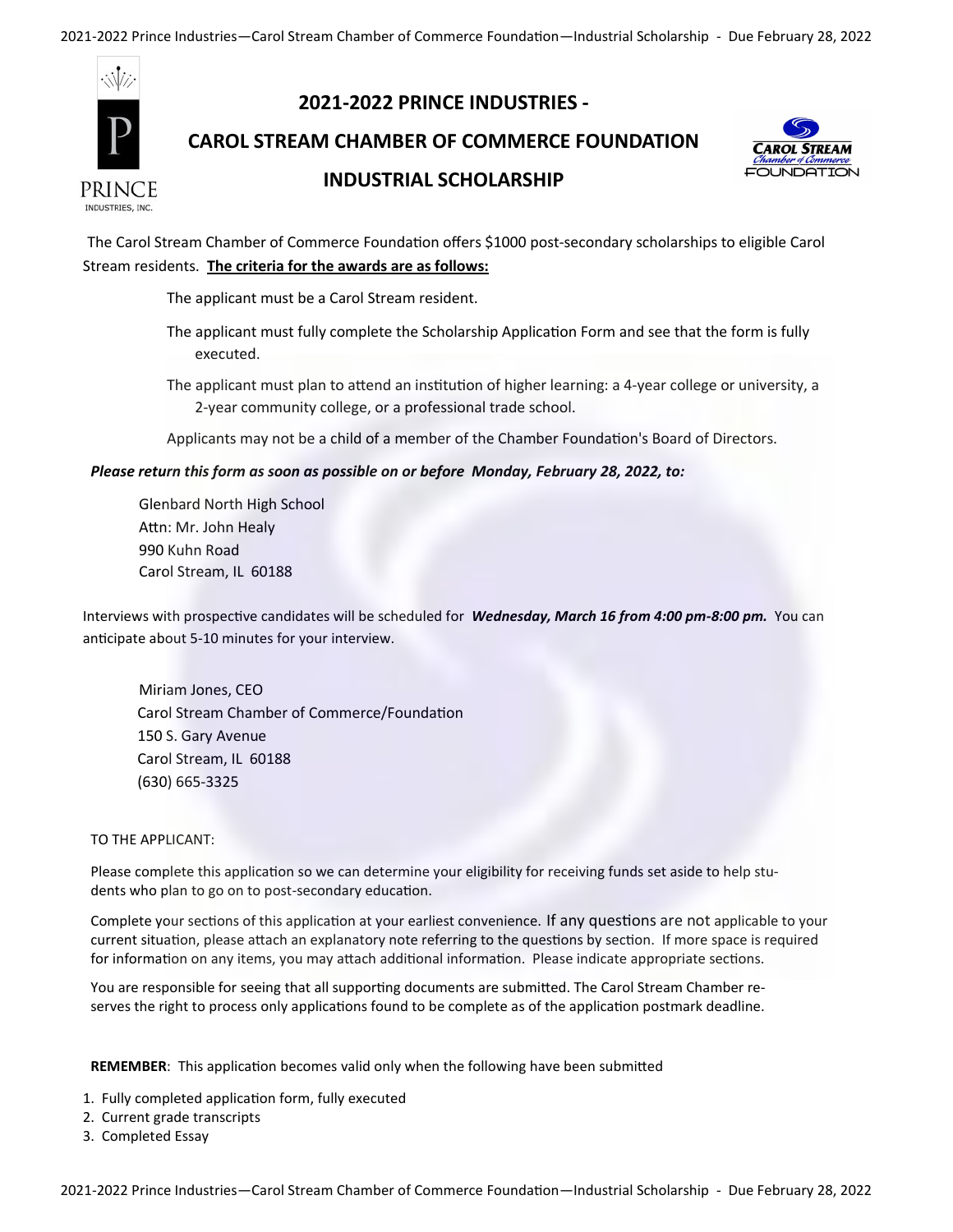## **Step 1 - Complete Application**

### **School Activities: (Clubs and/or sports)**

| Activities | Years of participation<br>(indicate 9, 10, 11, 12 |
|------------|---------------------------------------------------|
|            |                                                   |
|            |                                                   |
|            |                                                   |
|            |                                                   |
|            |                                                   |

### **Community Activities:** Youth groups, church groups, volunteer experiences

| Organization Name | Time of participation (i.e.,<br>June of 2019) |
|-------------------|-----------------------------------------------|
|                   |                                               |
|                   |                                               |
|                   |                                               |

**Honors or Awards**: These can be from your specific high school or community organizations. This includes membership to any honor societies (i.e., National Honor Society)

| Name of Honor or Award | Year award/honor received |
|------------------------|---------------------------|
|                        |                           |
|                        |                           |
|                        |                           |
|                        |                           |